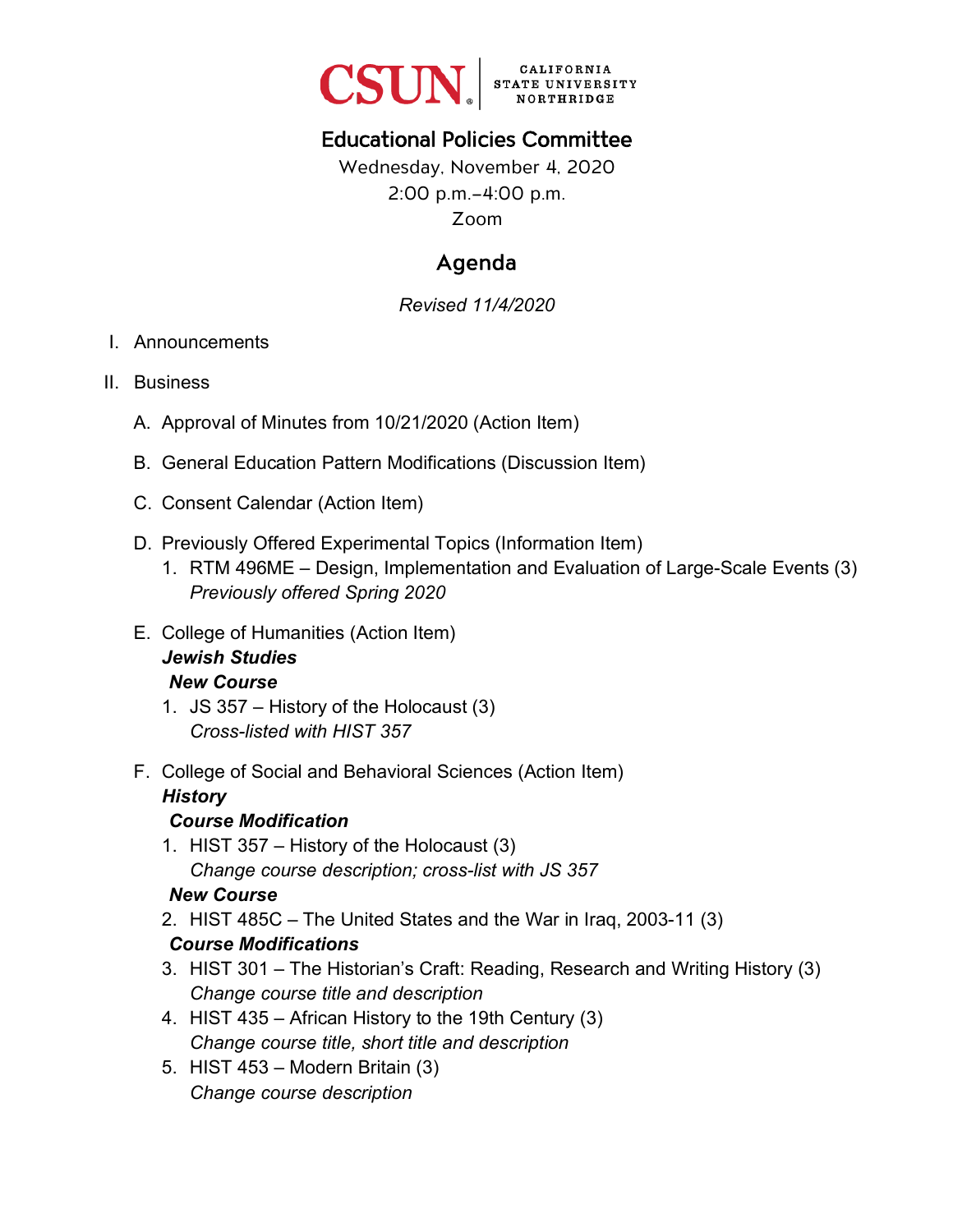

# Educational Policies Committee

Wednesday, November 4, 2020 2:00 p.m.–4:00 p.m. Zoom

## Consent Calendar

*Revised 11/4/2020* 

Some curriculum proposals will be moved onto a "consent calendar" on the agenda. The purpose of the consent calendar will be to expedite items deemed to be minor and noncontroversial. The Chair of EPC will move items onto the consent calendar in consultation with the Executive Secretary of the Committee. All of these items will remain available for review by all EPC members and any EPC member may remove an item from the consent calendar at any time prior to or during the meeting at which the item is to be considered. Items on the consent calendar will be acted upon as a single item. (EPC Standard Operating Procedures, page 3.)

A. College of Social and Behavioral Sciences

### *Anthropology Program Modification* 1. Anthropology Minor

#### *History*

### *Course Modifications*

- 2. HIST 192 History of Modern East Asia (3) *Change course description*
- 3. HIST 301 The Historian's Craft: Reading, Research and Writing History (3) *Change course title and description Moved to 11/4/20 Agenda Item II.F.3.*
- 4. HIST 340 Early Modern Europe (1500-1815) (3) *Change title, short title and description*
- 5. HIST 349A Women in American History Through 1848 (3) *Change title, short title and description*
- 6. HIST 366 Popular Culture and Society in Latin America (3) *Change title, short title and description*
- 7. HIST 369 History of American Indians (3) *Change course title, short title and description*
- 8. HIST 424 A History of the Medieval Middle East, 600-1258 (3) *Change course level, course title, short title and description*
- 9. HIST 425 History of the Early Modern Middle East (3) *Change course level, course title, short title, description and requisites*
- 10.HIST 434 European Colonialism (3) *Change course title, short title, description and requisites*
- 11.HIST 435 African History to the 19th Century (3) *Change course title, short title and description Moved to 11/4/20 Agenda Item II.F.4.*